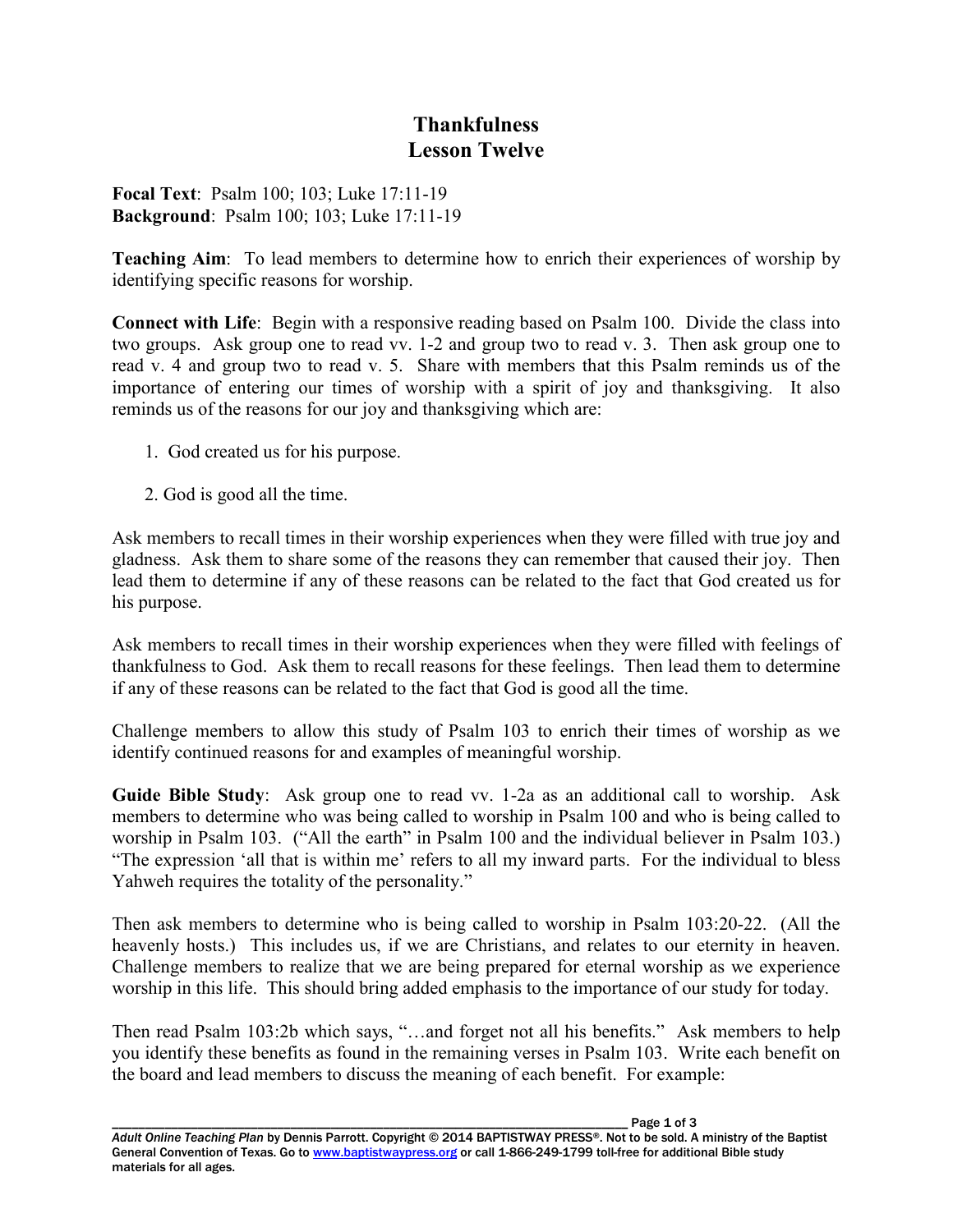- 1. The benefit of salvation (vv. 3-4). The psalmist began with a focus on spiritual blessings rather than material blessings. "The strength of renewal is close to the 'born again' image of the New Testament." Ask someone to pray a prayer of thanksgiving for God's salvation through Jesus Christ.
- 2. The benefit of life's blessings (v. 5). "These describe the work of God's grace in our lives. Also, God's actions lead to renewal of youthfulness." The blessings of God will be demonstrated in many ways but his greatest blessings will be related to our physical needs. Ask someone to pray a prayer of thanksgiving for God's healing mercy.
- 3. The benefit of help during times of suffering (v. 6). We can be certain that God's purpose for our lives will always be accomplished even when it looks as though everything is hopeless. God's will and God's justice will always overcome sin and its consequences. Ask someone to pray a prayer of thanksgiving for God's ministry to each of us.
- 4. The benefit of revelation (v. 7). God has always made his ways known to his people. God continues to reveal himself to each of us today as we maintain a right relationship with him through prayer and Bible study. Ask someone to pray a prayer of thanksgiving for God's continued revelation to each of us.
- 5. The benefit of grace (vv. 8-14). "This section focuses on relationships within the community of faith. It tells of God's acts of grace on behalf of God's people." These verses present a beautiful picture of God's grace to us. Ask someone to pray a prayer of thanksgiving that we do not get what we deserve.
- 6. The benefit of covenant relationship (vv. 15-18). God allowed the children of Israel to enter into a covenant relationship based on His grace and their obedience. Our covenant relationship is based on His grace through Jesus Christ and our obedience to the Lordship of Christ in our lives. "The psalmist broadened his perspective even more. He began with himself and expanded to include the faith community. Beyond that, God has blessed the totality of created humanity." Ask someone to pray a prayer of thanksgiving to God for having created us for holiness.
- 7. The benefit of heaven (v. 19). All of these previous benefits will ultimately point us to the reality of heaven and will better prepare us for our eternity with God. "God's throne stands firm in the heavens, from which the whole of creation is governed." Ask someone to pray a prayer of thanksgiving to God for the certainty of heaven for us and our loved ones.
- 8. The benefit of obedience (v. 20-22). Everyone is challenged to show their praise for God through obedience and adherence to His Word. This includes the angels, the heavenly hosts, and his servants (us). This also includes all of creation.

*Adult Online Teaching Plan* by Dennis Parrott. Copyright © 2014 BAPTISTWAY PRESS®. Not to be sold. A ministry of the Baptist General Convention of Texas. Go to www.baptistwaypress.org or call 1-866-249-1799 toll-free for additional Bible study materials for all ages.